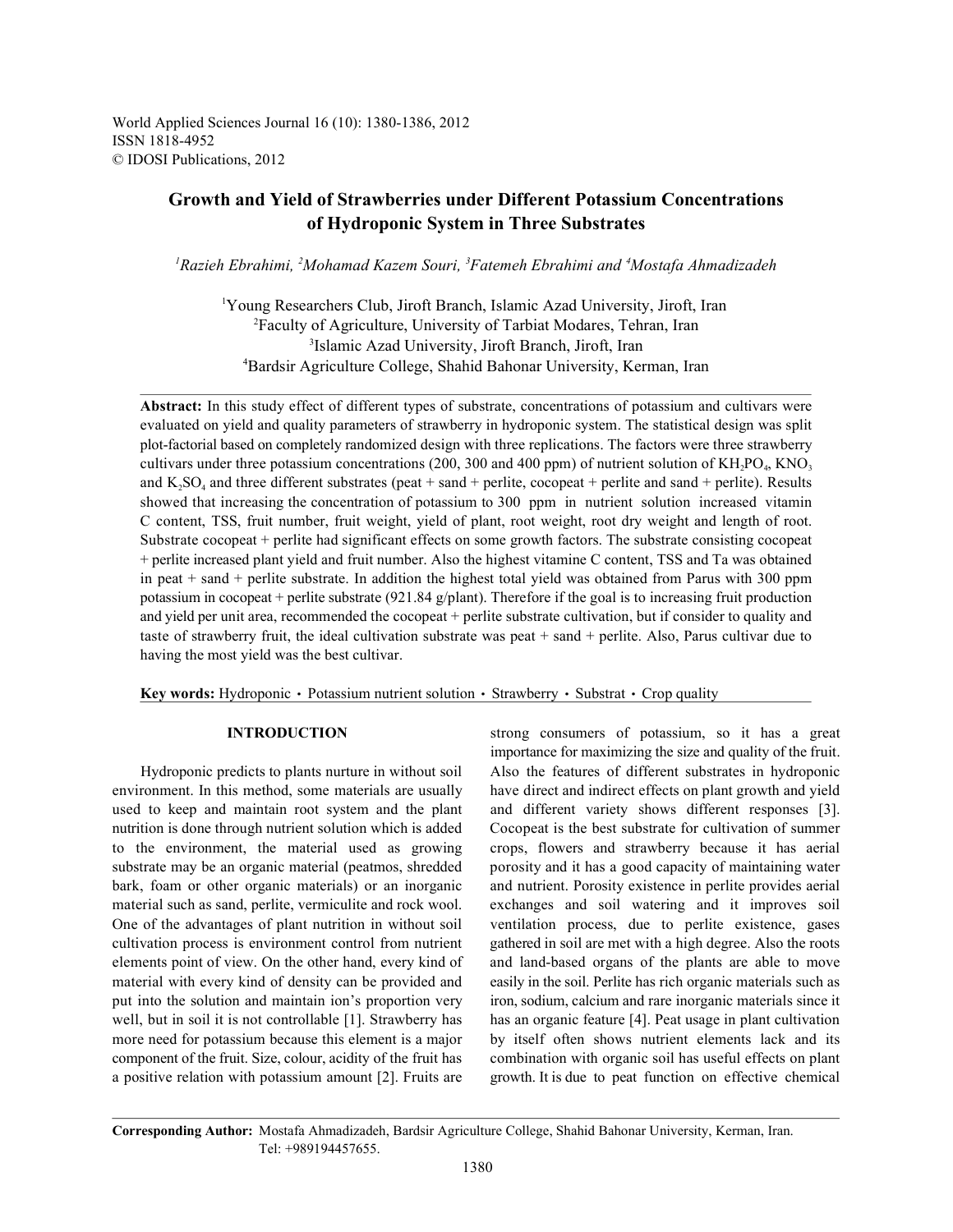balance [5]. Seyyedi [6] studied the effect of four kinds of the results, soil and substrates that had soil in their nutrient solution in hydroponic cultivation system on combination had a significant effect on the most of the quantitative and qualitative traits of Silva strawberry quantitative and qualitative traits of the plant. showed that potassium increase up to 3 meq/L in nutrient The research was designed and performed according to solution increases soluble solid material, Ta and strawberry growers need to increase the quality of vitamins C. Haghigat-Afshar [7] studied four cultivars produce fruits and maximum life of fruiting plant. using five nutrient solution in hydroponic cultivation system and reported that the shoot dry weight and its **MATERIALS AND METHODS** proportion to the dry weight of the root reached to the maximum amount respectively from 0 to 0.25 mili molar and The research was done in greenhouse condition in from 0.25 to 0.5 mili molar with ammonium nitrogen the form of split plot-factorial based on completely increase and it remained stable after ammonium nitrogen randomized design with three replications, including three increasing. Farzaneh *et al.* [8] studied the effect of cultivars of strawberry including Camaosa, Silva and different nitrogen and potassium levels on yield and Parus and three different potassium concentration from density of nitrogen and potassium of tomato leaf in perlite sources such as  $KH_2PO_4$ , KNO<sub>3</sub> and K SO<sub>4</sub> and three cultivation environment and reported that the most yield substrates: Peat + Sand + Perlite  $(2:1:2)$ , cocopeat + Perlite of fruit was gained due to 200 mg/L nitrogen consumption (1:2) and sand+big grain perlite in three replications. In and higher levels of nitrogen reduced the yield and this experiment number 1 nutrient solution Hogland was different levels of potassium did not have a significant used as stock. That is,  $136.1 \text{ g } KH_2PO_4$ ,  $505.5 \text{ g } KNO_3$ , effect on the yield. Hartz *et al.* [9] studied different levels of potassium on the quality of muskmelon, they found solved in 1000 litre. Less consuming elements' amount that 240 mg/L potassium level cased a significant increase was the same in different solutions which contained 2.86 in total sugar, TSS, glutamic acid, aspartic acid and g  $H_3BO_3$ , 1.81 g MnCl<sub>2</sub>, 0.22 g ZnSO<sub>4</sub>, 0.08 g CuSO<sub>4</sub> and acetate volatile components in fruit flesh, which has an  $0.02 \text{ g H}_2\text{MoO}_4 \text{ sub-nutriment were solved in 1 litre water}$ effect on its taste and flavour. Mashhadi-Jafarloo *et al.* and were used as sub-nutriment stock (1ml for 1 litre). [10] showed that the most strawberry yield was obtained To provide iron, 5g Fe-EDTA (iron clot) was solved in 1 in 100% coconut substrate and cocopeat-subs + perlite litre water [1]. The critical difference of used nutrient  $(50\% + 50\%)$  placed in the next stages. solution was related to the kind of nutritive potassium

cultivation substrate was statistically significant on the compared to  $K_2SO_4$  so that in A solution (control) the growth and development of strawberry. The most primary amount of provided potassium from  $KH_2PO_4$  salt and roots in each plant, the length of the longest root string  $KNO<sub>3</sub>$  was 200ppm. In  $A<sub>2</sub>$  solution, the amount of and the most gorget in each shoot was obtained respectively from perlite substrates, finpeat  $+$  perlite and was 300pm and in  $A_3$  solution, potassium nutrient solution peat by themselves in both cultivars. Shoot length, the was provided from  $KH_2PO_4$  salt and  $KNO_3$  and  $K_2SO_4$ , It number of shoot in the plant, leaf area, root weight and was 400ppm (Table 1) and PH was adjusted 5.8±0.2. The dry weight of root among different cultivars in substrate water's PH had been adjusted on 6. Average night was different. Moosavi [12] studied the effect of temperature in the experiment was  $18\pm2$  and average day substrates and different nutrient solutions on the temperature was  $25\pm2$ °C. Relative humidity in the quantitative and qualitative traits of capsicum annum in greenhouse vacillated between 60-70. In this plan, the hydroponic system and announced that pure perlite plants were put in experiment condition for 3 months and substrate has caused significant decrease in total yield, their quantitative and qualitative features were evaluated. commercial yield, fruit weight, fruit calcium amount, growth indices, water content in the leaves and it has **Measured Parameters Include:** Number of leaves, wet increased tiny fruit percentage. The substrates which and dry weight of shoot, wet and dry weight of root, root contain 50-75% perlite caused the production of the length, shoot/root, number of fruit, total yield, average highest yield in capsicum annum. Javanpoor-Heravi *et al.* fruit weight, vitamin C, titratable acidity of fruit (Ta) and [13] reported that ammonium nitrogen increasing reduces total soluble solids (TSS). Finally, for analysing the data the yield, C vitamin, acidity and being soluble in fruit solid and drawing graphs we used SAS and Excel software's.

processes in providing nutritious elements and their material in Hamra cultivar of tomato. Also according to

Ercisli *et al.* [11] reported that the effect of different source and proportion between  $KH_2PO_4$  and  $KNO_3$ 1180.5 g Ca (NO<sub>3</sub>), 4H<sub>2</sub>O and 439 g MgSO<sub>4</sub> 7H<sub>2</sub>O were provided potassium of  $KH_2PO_4$  salt and  $KNO_3$  and  $K_2SO_4$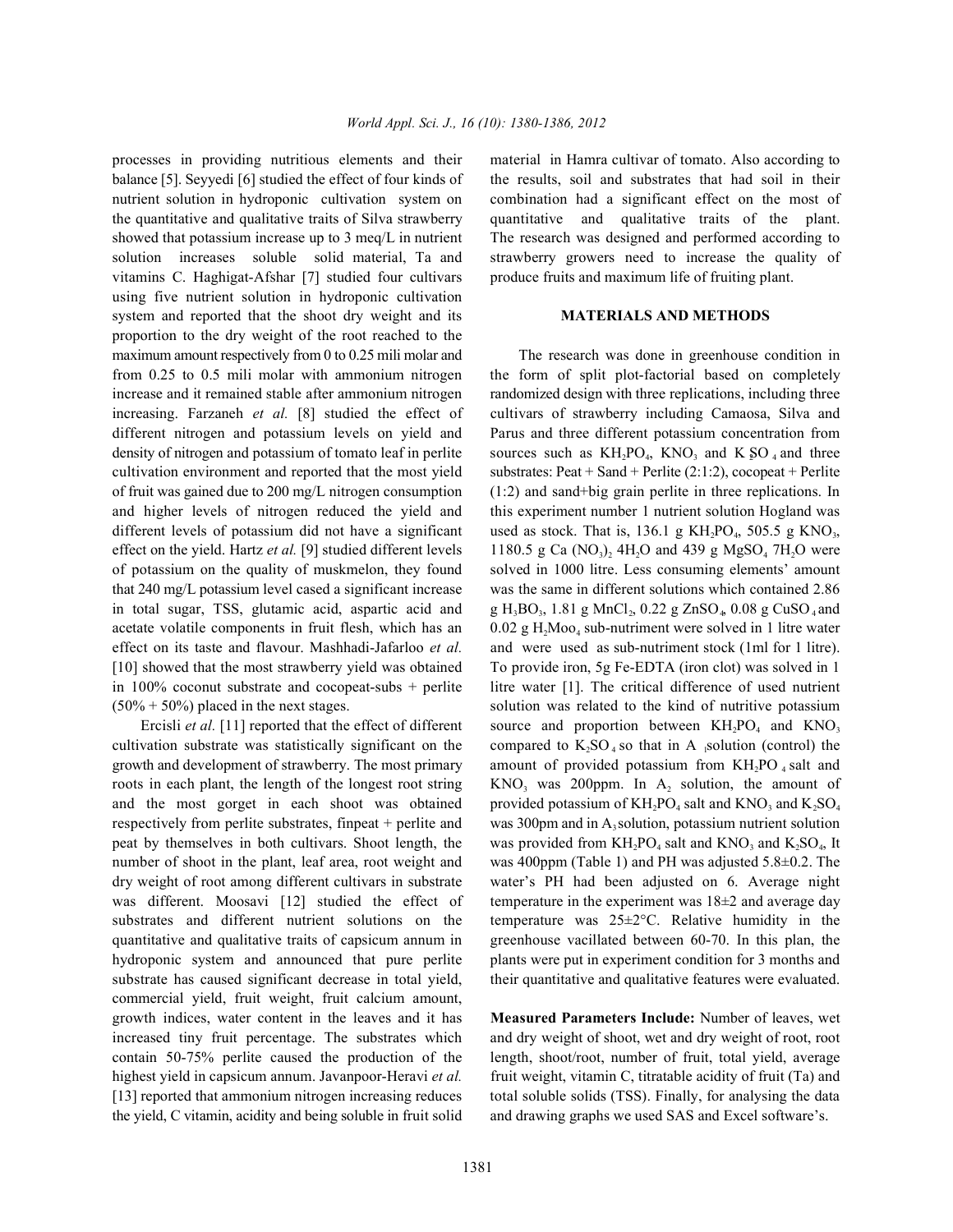| Table 1: Solution of potassium nutrition. |                               |                               |                               |  |  |  |  |  |
|-------------------------------------------|-------------------------------|-------------------------------|-------------------------------|--|--|--|--|--|
|                                           | K in Hogland (ml/l) $200$ ppm | K in Hogland (ml/l) $300$ ppm | K in Hogland (ml/l) $400$ ppm |  |  |  |  |  |
| $KH_2PO_4$                                | $1 = 39mg/l$                  | $1 = 39mg/1$                  | $1 = 39mg/l$                  |  |  |  |  |  |
| KNO <sub>3</sub>                          | $4.2 = 164$ mg/l              | $5 = 196$ mg/l                | $5 = 196$ mg/l                |  |  |  |  |  |
| $Ca(NO_3)$ , 4H <sub>2</sub> O            | 5.4                           |                               |                               |  |  |  |  |  |
| $K_2SO_4$                                 | $\overline{\phantom{a}}$      | $0.85 = 66.47$ mg/l           | $2.11 = 165$ mg/l             |  |  |  |  |  |

between potassium nutrient solution substrate with no. of features so it gives the opportunity to the plant to absorb leaves and leaf area was significant in 1% level of oxygen very well and grow in a proper way and improves probability (Table 2). The most number of leaves were water consumption and maintains oxygen and finally obtained from (200 ppm coco-peat + Perlite) treatment with increases growth development. an average of 26.00 and the least amount of treatment Analysis of variance showed that interaction (400 ppm peat + sand + perlite) with an average of 15.00 between potassium nutrient solution and substrate was was obtained (Table 3). The most leaf area was obtained not significant with shoot dry weight, but significant average of 115.69 cm<sup>2</sup> and the least amount was gotten substrate in 1% level (Table 2). Cocopeat + perlite with an from (200 ppm sand + large grain perlite) treatment with an average of 12.90 g had the most shoot dry weight and average of 81.03 cm<sup>2</sup> (Table 3). Better exchange of peat + sand + perlite substrate with an average of 10.17 g elements and especially cations inside coco-peat and had the least shoot dry weight (Table 4). High growth perlite substrate is effective on nutrient elements development in the plants increases biomass in the plant, absorption and plant growth [14]. It seems that increase in fact, more biomass will lead in more dry weight. of leaf number and plant height in treatments which are a Cocopeat has aerial porosity and it has capacity of water mixture of perlite, was an indicator of proper growth of and nutrient maintenance. Perlite has little cation plant in these substrates [3]. exchange capacity but has more water absorption power,

substrate in wet weight of shoot and leaf had a significant maintenance capacity inside substrate and proper difference in 1% level (Table 2). The most of wet weight of distribution of humidity in the root which finally leads with an average amount of 50.22 g and the least amount potassium nutrient solution and substrate in wet and dry was gotten from (400 ppm peat + sand + perlite) with an weight of the root had a significant difference in 1% level average of 31.96 g (Table 3). One of proper growth (Table 2). The most dry and wet weight of the root was symbols in the plants possesses more subsidiary shoot resulted from (300 ppm coco-peat + perlite) treatment with

**RESULTS AND DISCUSSION** and leaves, it is gotten due to proper substrate existence Analysis of variance showed that interaction based nutrition. Cocopeat + perlite substrate has excellent and compatible with the plant and correct and principle

from (200 ppm coco-peat + pelite) treatment with an difference was observed among different levels of Interaction of potassium nutrient solution and these two factors are both effective on nutrient solution shoot was obtained from (200 ppm coco-peat + perlite) into more growth of the plant [14]. The interaction of

|                       |                | . .<br>Means square |                |                   |                       |              |                       |              |                    |  |
|-----------------------|----------------|---------------------|----------------|-------------------|-----------------------|--------------|-----------------------|--------------|--------------------|--|
|                       |                | Leaf                | Leaf           | Shoot             | Shoot                 | Root         | Root                  | Root         | Shoot              |  |
| S.O.V                 | D.F            | number              | area           | fresh weight      | dry weight            | fresh weight | dry weight            | length       | /root              |  |
| Potassium             |                |                     |                |                   |                       |              |                       |              |                    |  |
| Concentrations)A)     | 2              | 59.86**             | $204.39^{n.s}$ | $65.33^{n.s}$     | $0.04^{n.s}$          | $115.38**$   | $7.07**$              | $6.08^{n.s}$ | $4.61**$           |  |
| E(a)                  | 6              | 45.61               | 1073.74        | 650.98            | 44.11                 | 260.64       | 5.03                  | 28.76        | 0.35               |  |
| Substrat )S(          | 2              | 390.08**            | 2178.30**      | 526.39**          | 59.54**               | 627.88**     | $16.69**$             | $25.37**$    | $5.47**$           |  |
| Cultivar)C(           | 2              | $0.16^{n.s}$        | $67.73^{n.s}$  | 1.49 <sup>n</sup> | $0.22$ <sup>n.s</sup> | $0.04^{n.s}$ | $0.02^{n.s}$          | $0.19^{n.s}$ | 0.00 <sup>ns</sup> |  |
| $A \times S$          | $\overline{4}$ | 39.38**             | 988.41**       | 213.84**          | 8.37 <sup>ns</sup>    | 188.01**     | $4.98**$              | $12.97*$     | $3.23***$          |  |
| $A \times C$          | 4              | $0.84^{n.s}$        | 28.53 n.s      | $1.22^{n.s}$      | $0.02^{n.s}$          | $0.37^{n.s}$ | 0.00 <sup>ns</sup>    | $0.16^{n.s}$ | 0.00 <sup>ns</sup> |  |
| $S \times C$          | 4              | $1.56^{n.s}$        | $13.91^{n.s}$  | $4.12^{n.s}$      | $0.03^{n.s}$          | $0.16^{n.s}$ | $0.21$ <sup>n.s</sup> | $0.28^{n.s}$ | $0.00^{n.s}$       |  |
| $A \times S \times C$ | 8              | $1.05^{n.s}$        | $21.39^{n.s}$  | $1.20^{n.s}$      | $0.08^{n.s}$          | $0.32^{n.s}$ | $0.01$ <sup>n.s</sup> | $0.39^{n.s}$ | 0.00 <sup>ns</sup> |  |
| E(b)                  | 48             | $5.46^{n.s}$        | 180.81         | 31.24             | 2.72                  | 18.11        | 0.42                  | 3.98         | 0.28               |  |
| C.V                   | $(\%)$         | 12.58               | 14.16          | 13.14             | 14.72                 | 13.95        | 12.83                 | 11.75        | 12.94              |  |

Table 2: Analysis of variance for strawberry traits under different potassium concentrations of hydroponic system in three substrates.

\*\*,\* and Ns, significant at 1, 5% level of probability and non-significant, respectively.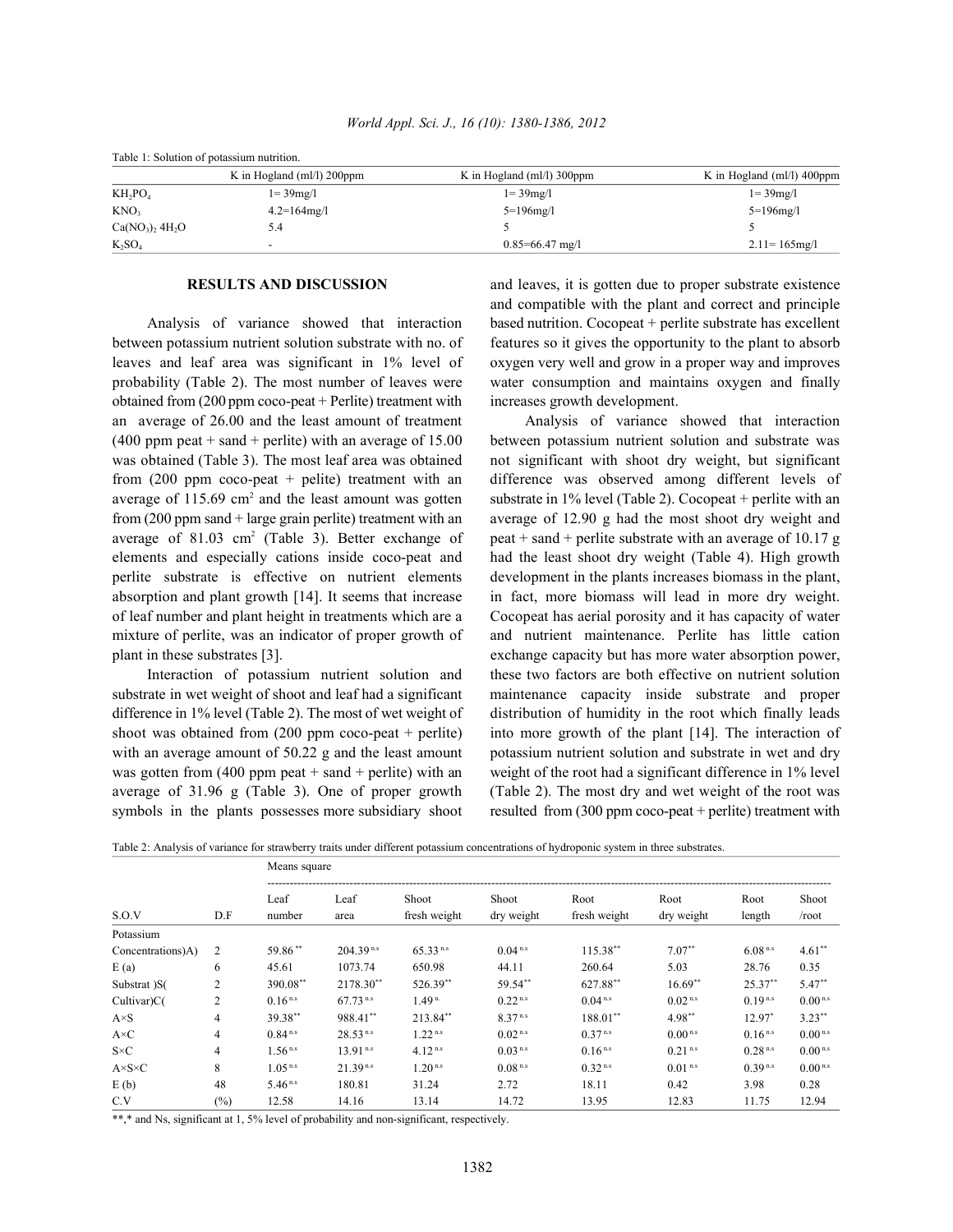| Table 2: Continue     |                |                       |                       |                       |                        |                        |              |                          |  |
|-----------------------|----------------|-----------------------|-----------------------|-----------------------|------------------------|------------------------|--------------|--------------------------|--|
|                       |                | Means square          |                       |                       |                        |                        |              |                          |  |
| S.O.V                 | D.F            | Ta                    | TSS                   | Taste (TSS/Ta)        | Vitamin C              | Total fruit number     | Fruit weight | Total plant yield        |  |
| Potassium             |                |                       |                       |                       |                        |                        |              |                          |  |
| Concentrations)A)     | 2              | $0.00^{n.s}$          | $0.15^{n.s}$          | $0.68$ <sup>n.s</sup> | $226.06$ <sup>**</sup> | 1450.08**              | $26.25***$   | 275977.48**              |  |
| E(a)                  | 6              | 0.00                  | 1.08                  | 4.12                  | 116.92                 | 569.23                 | 83.26        | 220440.57                |  |
| Substrat )S(          | 2              | $0.00*$               | $0.80**$              | $4.18***$             | 247.08**               | 3654.23**              | $220.26$ **  | 333026.17**              |  |
| Cultivar)C(           | 2              | 0.00 <sup>ns</sup>    | $0.00$ <sup>n.s</sup> | $0.00$ <sup>n.s</sup> | $0.30$ <sup>n.s</sup>  | $0.09^{n.s}$           | $0.00^{n.s}$ | $141.04^{n.s}$           |  |
| $A \times S$          | $\overline{4}$ | $0.01$ <sup>n.s</sup> | $0.10^{n.s}$          | $0.37^{n.s}$          | $81.55^{n.s}$          | $37.01$ <sup>n.s</sup> | $8.14^{n.s}$ | $1940.37$ <sup>n.s</sup> |  |
| $A \times C$          | 4              | $0.00^{n.s}$          | 0.00 <sup>ns</sup>    | $0.00^{n.s}$          | $0.27$ <sup>n.s</sup>  | $2.20^{n.s}$           | $0.06^{n.s}$ | $5.85^{n.s}$             |  |
| $S \times C$          | 4              | $0.00^{n.s}$          | 0.02 <sup>ns</sup>    | $0.01$ <sup>n.s</sup> | $0.08^{n.s}$           | $0.82$ <sup>n.s</sup>  | $0.06^{n.s}$ | $28.51$ <sup>n.s</sup>   |  |
| $A \times S \times C$ | 8              | $0.00^{n.s}$          | $0.00$ <sup>n.s</sup> | $0.02^{n.s}$          | $0.12^{n.s}$           | $1.82^{n.s}$           | $0.17^{n.s}$ | $22.08^{n.s}$            |  |
| E(b)                  | 48             | 0.00                  | 0.05                  | 0.31                  | 25.23                  | 71.22                  | 4.57         | 7747.15                  |  |
| C.V                   | $\frac{6}{6}$  | 9.89                  | 12.87                 | 13.69                 | 13.11                  | 13.45                  | 13.42        | 12.72                    |  |

## *World Appl. Sci. J., 16 (10): 1380-1386, 2012*

\*\*,\* and Ns, significant at 1, 5% level of probability and non-significant, respectively.

Ta: Titratable Acidity; TSS: Total Soluble Solids.

Table 3: Mean comparison of interaction solution of potassium nutrition and substrates on studied traits.

| Substrat/             |         |              |                            |                            |                                 |                     |                    |
|-----------------------|---------|--------------|----------------------------|----------------------------|---------------------------------|---------------------|--------------------|
| Potassium             | Leaf    | Leaf         | Shoot weight               | Root weight                | Root dry                        | Root                |                    |
| Concentrations        | number  | Area $(cm2)$ | $(g$ plant <sup>-1</sup> ) | $(g$ plant <sup>-1</sup> ) | weight (g plant <sup>-1</sup> ) | length (cm)         | Shoot/root         |
| sand+perlite+peat/200 | 14.66e  | 86.69c       | 41.29cd                    | 26.00bc                    | 2.23de                          | 16.88bc             | 4.92ab             |
| cocopeat+perlite/200  | 26.00a  | 115.69a      | 50.22a                     | 34.31ab                    | 3.37 <sub>b</sub>               | 16.90bc             | 3.80bc             |
| sand+perlite/200      | 17.33cd | 81.03d       | 39.26d                     | 24.29c                     | 2.05e                           | 17.91ab             | 4.87ab             |
| sand+perlite+peat/300 | 17.55cd | 98.71bc      | 44.78bc                    | 28.44b                     | 3.18bc                          | 16.72 <sub>bc</sub> | 3.60 <sub>bc</sub> |
| cocopeat+perlite/300  | 23.66b  | 96.06bc      | 45.35abc                   | 37.85a                     | 4.53a                           | 19.16a              | 3.47c              |
| sand+perlite/300      | 17.33cd | 98.99b       | 39.47d                     | 26.90bc                    | 2.77cd                          | 16.00cd             | 4.05 <sub>b</sub>  |
| sand+perlite+peat/400 | 15.00e  | 93.60bc      | 31.96d                     | 24.34c                     | 1.90e                           | 14.88d              | 5.11a              |
| cocopeat+perlite/400  | 19.00c  | 102.52b      | 47.08ab                    | 35.07ab                    | 4.06ab                          | 18.11ab             | 3.65bc             |
| sand+perlite/400      | 16.55de | 81.32d       | 43.13bcd                   | 36.24ab                    | 4.12ab                          | 16.33bcd            | 3.42c              |

Values with the same superscript letters are non-significantly different at P < 0.05.

## Table 4: Mean comparison of substrates effect on studied traits.

|                   | Shoot dry                       | Tа                 | TSS              | Taste            | Vitamin c          | Total fruit       | Fruit            | Total vield                |
|-------------------|---------------------------------|--------------------|------------------|------------------|--------------------|-------------------|------------------|----------------------------|
| Substrat          | weight (g plant <sup>-1</sup> ) | (g/100cc)          | (Brix)           | (TSS/Ta)         | (mg/100cc)         | number            | weight $(g)$     | $(g$ plant <sup>-1</sup> ) |
| sand+perlite+peat | $10.17 \pm 2.09$ b              | $0.46 \pm 0.06$ ab | $2.07 \pm 0.45a$ | $4.46 \pm 1.02a$ | $41.18 \pm 5.2a$   | $59.59 \pm 9.9$ h | $16.37 \pm 3.7b$ | $656.3\pm155.1h$           |
| cocopeat+perlite  | 12.90±2.3a                      | $0.45 \pm 0.04b$   | $1.86 \pm 0.2b$  | $4.09\pm0.4h$    | $35.15 \pm 3.07$ h | $75.59 \pm 13.4a$ | $12.89 \pm 3.7c$ | $816.3 \pm 181.3a$         |
| sand+perlite      | $10.53 \pm 3.3 b$               | $0.49 \pm 0.02a$   | $-72\pm 0.4c$    | $3.68 \pm 0.7c$  | $38.56 \pm 3.5ab$  | 52.96 $\pm$ 13.8c | 18.55±4.2a       | $602.9 \pm 184.7c$         |

Values with the same superscript letters are non-significantly different at P < 0.05.



Fig. 1: Effect of potassium concentrations on quality traits in strawberry cultivars.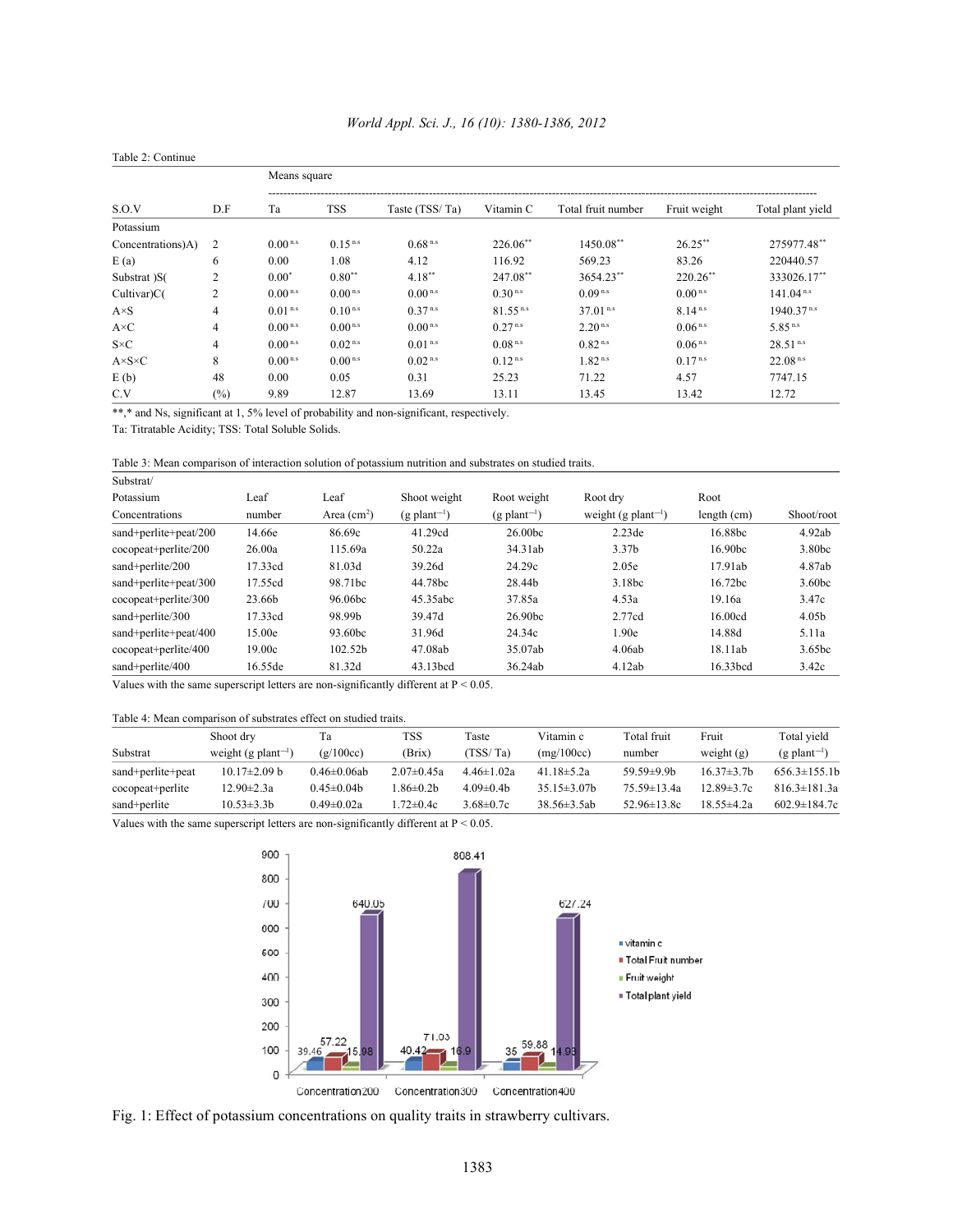Root is responsible for providing necessary water and difference among potassium nutrient solution from the organic material for plant growth, it is an important number of fruit point of view (Table 2). The most fruit growing organ. Substrate has a direct effect on number was in the plants fed with  $A_2$  solution (300ppm) development and performance of root system [15]. with an average of 71.03 and the least fruit number was Cocopeat and perlite substrate cause better exchange of gotten from 200ppm treatment with an average of 57.22 elements especially cations inside substrate and they fruit (Figure 1). Using potassium fertilizer improved leaf distribute humidity properly around root, it is finally area development, chlorophyll content and productive effective in roots' system formation and plant growth [14]. parameters and the number of fruit [18]. A significant Also potassium reinforces the root [16]. Root length difference was also observed among different proportions showed a significant difference (5%) among studied of potassium nutrient solution in fruit weight average was treatments, so that the most root length was gotten from obtained from 300ppm concentration with an average of (300 ppm coco-peat + perlite) treatment with an average 16.90g (Table 2 & Figure 1). Potassium level increases in of 19.16 cm and the least amount was obtained from plants with the possibly increasing fruit weight and (40 ppm peat + sand + perlite) treatment with an average its quality [19]. Also there was a significant difference of 14.88 cm (Table 3). Coco-peat and perlite substrates between different proportions of potassium in total yield have a proper aerial porosity, when perlite exists, the roots in 1% level (Table 2). The most total yield was gained in and land organs of the plant are able to move easily in the 300ppm concentration with an average of 808.41g and soil [4]. The results of analysis of variance showed the the least total yield belonged to 400ppm treatment with an significant interaction between potassium nutrient average of 627.24g (Figure 1). Inadequate amount or more solution and substrate in 1 percent level about shoot/root amount of potassium influences the quality and yield of (Table 2). The most shoot/root was o btained from fruit negatively [20]. According to the results of analysis (400 ppm peat + sand + perliet) treatment with an average of variance in taste indicator and amount of vitamin C, a of 5.1 and the least shoot/root was resulted from significant difference was observed among different levels (400 ppm sand + large grain perlite) with an average of of substrate in 1 % level (Table 2). Peat + sand + perlite 3.42 (Table 3). The researches about this subject showed substrate had the most taste indicator proportion with a that the size and length of root has a direct relation with average of 4.46 and sand + large grain perlite substrate shoot. Shoot/root changes during growth stages under had the least taste indicator proportion with an average of environmental factors' effect. Competition for 3.68 (Table 4). Sugar proportion to acid is considered as photosynthetic products between shoot and root plays taste and flavour indicator, an increase in this proportion an important role [16]. make the fruit sweeter and its decrease make the fruit sour.

substrate did not significant on the qualitative traits of  $mg/100g$  had the most vitamin C and cocopeat + perlite strawberry, but analysis of variance potassium nutrient with an average of 35.15 mg/100g had the least vitamin C solution showed that there was no significant difference (Table 4). Substrate chemical features may be effective on among different proportions of nutrient solution total content of vitamin C and fruit quality [19]. Fruits potassium from Ta, TSS and taste indicator proportion cultivated in organic and inorganic substrates (sand and point of view (Table 2). It seems that potassium does not perlite) have significantly more calcium and vitamin C and have any effect on chemical parameters of fruit quality less iron compared to organic substrates [21]. [17]. But there was a significant difference in 1% The number of fruit, fruit weight and performance level between different proportions of potassium nutrient showed a significant difference in various substrates in solution in the amount of vitamin C (Table 2). The most 1% level (Table 2). The most total fruit number with an vitamin C was gotten from 300ppm concentration with an average of 75.59 was gotten from cocopeat + perlite average of 40.42 mg/100g and the least amount was gotten substrate and sand+ large grain perlite with an average of from 400ppm treatment with an average of 35.00 mg/100g 52.96 had the least total fruit number (Table 4). Complete (Figure 1). Average concentration of vitamin C was nutrition and suitable substrate increase growth different between 84.70-32.40 mg/100g in different development and in some cases increase the number of strawberry cultivars. Usually, genotype has more effect flowering and fruit in the plants. Yield and other growth on the amount of qualitative parameters of strawberry traits of plant may be due to suitable conditions existence compared to cultivation techniques [17]. The results of around root in perlite substrate from ventilation and water

an average of 37.85 and 4.53 g, respectively (Table 3). analysis of variance showed that there was a significant Interaction between potassium nutrient solution and Peat + sand + perlite substrate with an average of  $41.18$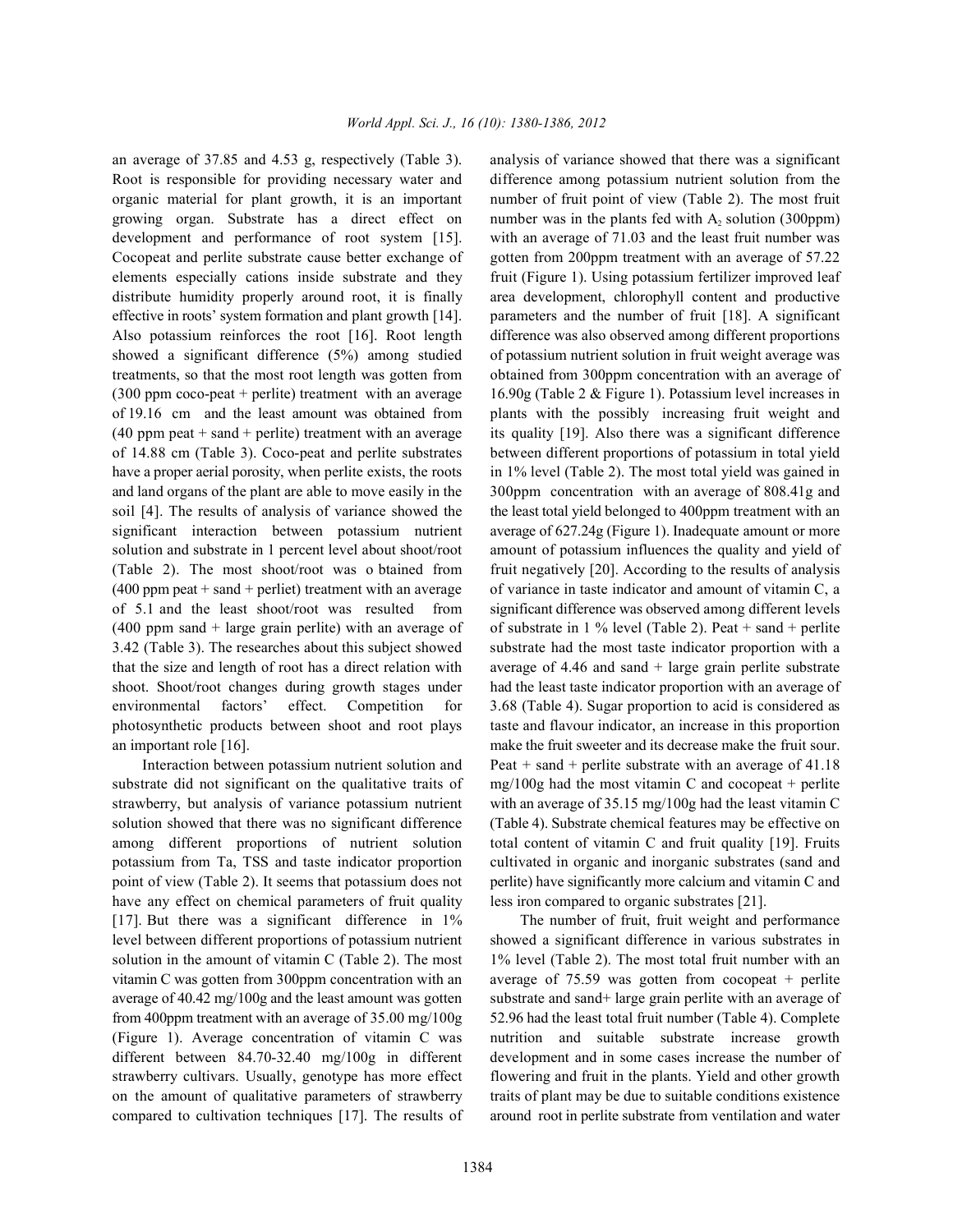fruit weight with an average of 18.55g and coco-peat + The fruit which has more aromas has usually high level of perlite had the least average fruit weight with an average Ta and TSS. It can be concluded that cocopeat + perlite of 12.89 (Table 4). One of important parameters in substrate had positive effects on growth feature of the studying statistical treatments is total yield and plant and strawberry performance. Peat + sand + perlite improvement of this parameter is nutrition and suitable strawberry. So, if the goal is producing more fruit and the substrate, cocopeat + perlite had the most total yield with increase of yield in surface unit, coco peat + perlite is an average of 816.38 g and sand + large grain perlite suggested but if the quality and taste of fruit is substrate had the least total yield with an average of considered, Peat + sand + perlite substrate is more ideal. 602.97 (Table 4). Cocopeat + perlite probably provide a Also, Parus cultivar due to having the most yield was the better environment for root growth and prevent water best cultivar. tension and more water consumption and increases more fruit production [22]. Also the results of variance analysis **REFERENCES** showed that there was no difference among Camarosa, Silva and Parus cultivars in the studied traits (Tables 2). 1. Arzani, M., 2007. Cultivation without soil Analysis of variance showed that interaction between (Hydroponic), commercial and house-made. Isfahan potassium nutrient solution and cultivars, interaction Industrial Press. First Publication. between cultivars and substrate, also interaction between 2. Behnamiyan, M. and S. Masiha, 2002. Strawberry. cultivars, nutrient solution and substrate was not Sotoudeh Press. First Publication. significant on the studied traits (Tables 2). 3. Tabatabaei, J. and R. Mohammad Rezaei, 2006.

Suitable nutrition of greenhouse strawberry plants is Agricultural Sci., 16(2): 35-44. more considerable and finding a proper nutrient solution 4. Djedidi, M., D. Gerasopoulos and E. Maloupa, 1999. allocated to hydroponic units has great importance too, in The effect of different substrates on the quality of F. order to get maximum yields and obtain suitable carmello tomatoes (*Lycopersicom esculentum* Mill.) efficiency, in feeding strawberry plants, giving optimized grown under protection in a hydroponic system. potassium was really important. According to the total Cahier option Mediterranneenes, 31: 379-383. results of substrates, cocopeat + perlite substrate had the 5. Bunt, A.C., 1988. Media and mixes for container most effect on growth traits of strawberry. The most leaf grown plants. Academic Division of Boston: Unwin number, leaf surface, wet weight and dry weight of shoot, Hyman Ltd. pp: 297. dry and wet weight of root and root length were gotten 6. Seyyedi, A., 2005. The effect of nutrient solution's from cocopeat + perlite substrate. Also, the most fruit potassium and density of cultivation on the quality number and total yield was obtained from cocopeat + and quantity of Selva Strawberry in hydroponic perlite substrate. The most leaf number, shoot/root, taste cultivation system. M.Sc. Theses on Plant indicator, the number of total fruit, fruit diameter and Protection, Tehran University, Iran. average fruit weight was obtained from Camarosa cultivar. 7. Hagigat-Afshar, M., 2004. Effect of source and Parus had the most average in leaf weight, leaf area, TSS amount of nitrogen upon nitrate circulation on and yielde. Wet and dry weight of shoot, root dry and wet different organs and the performance of different weight, root length and vitamin C were the most in Silva cultivars of strawberry. M.Sc Theses on Horticulture. cultivar. As conclusion, we can conclude that 300 ppm Tehran University, Iran. potassium concentration in Hogland nutrient solution is 8. Farzaneh, N., A. Golchin and K. Hashemi Majd, qualitative and quantitative traits of fruit and plant of the and complement potassium of nutrient solutions gotten from peat  $+$  sand  $+$  perlite substrate. Strawberry Technology, Iran.

maintenance [14]. Sand + large grain perlite had the most taste is a mixture of sweetness, acidity and essence. obviously one of the effective factors set in quantitative substrate is more effective on the qualitative features of

- 
- 
- **CONCLUSION** growth and performance of greenhouse cucumber in The effect of different substrate cultivation on the watery cultivation system (hydroponic). J.
	-
	-
	-
	-
- proper for strawberry, so it improved the yield and the 2009. The effect of different levels of nitrogen strawberry, cocopeat + perlite substrate had the most on performance and the concentration of effect on strawberry growth features. Also the most fruit nitrogen potassium of tomato leaves. Abstracts of number and total yield was obtained from this substrate. the first National Congress of hydroponics and But the most vitamin C, TSS, Ta and taste indicator was greenhouse production. Isfahan University of